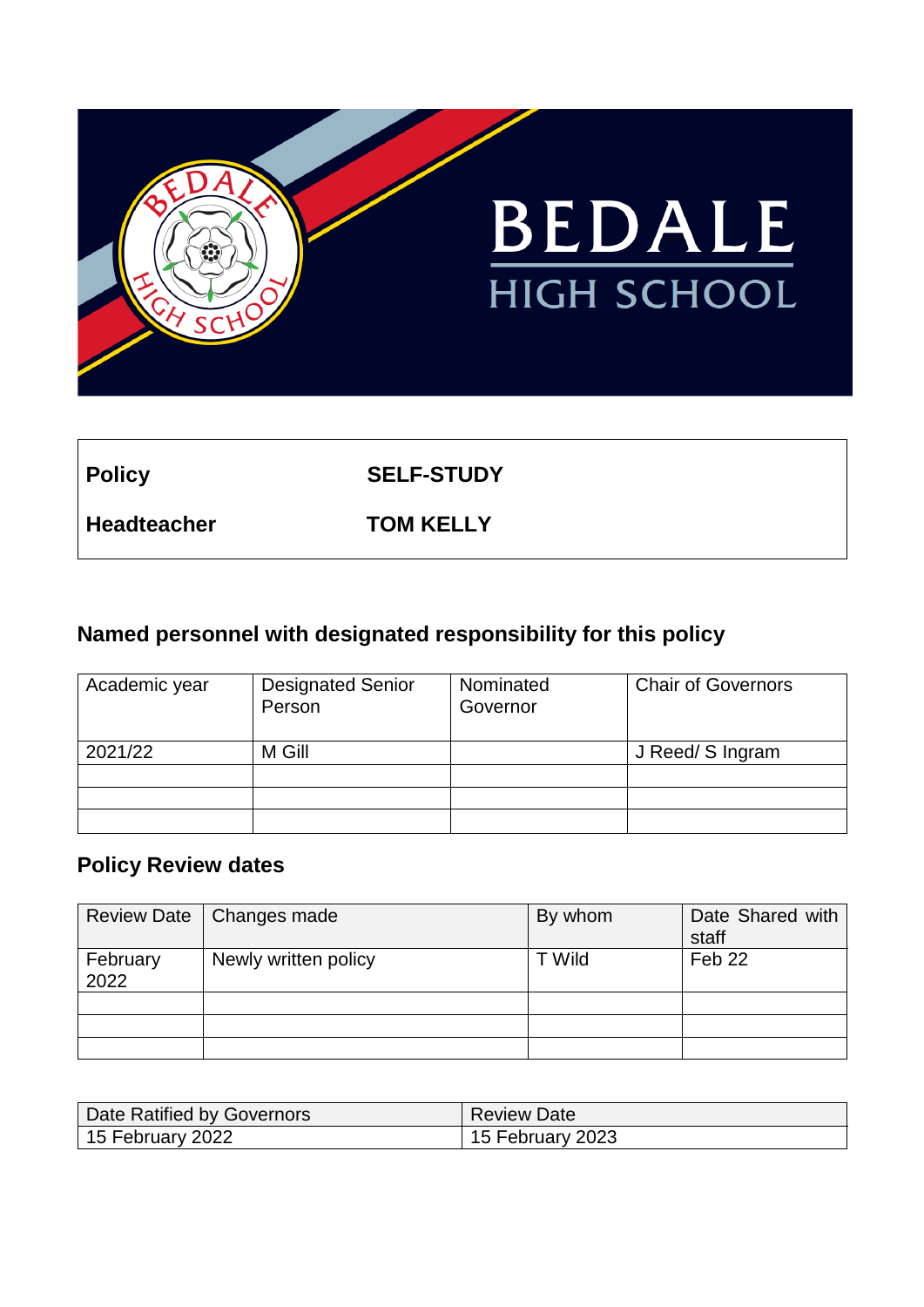#### Rationale

The school believes that self-study is important because it:

- Helps students to develop skills of independence and time-management, and supports with fostering attitudes vital for successful lifelong learning;
- Provides parents and carers with an opportunity to participate in their child's education and creates channels for home/school dialogue;
- Provides an opportunity for teachers to extend students' learning beyond the constraints of the school day in order to raise achievement.

## What is self-study?

Self-study is work that is set to be completed outside of the timetabled curriculum. Not all self-study is necessarily completed at home; for some pupils who find it hard to work at home, or for some tasks which may require resources (books, software, equipment) more readily available at school, it may be necessary or desirable to carry out the task in school.

We currently offer a 'self-study club' on Monday-Thursday after school where students can complete self-study under teacher supervision and with additional support if necessary. We also offer technology and workspace in the LRC at break and lunchtimes every day to help students in completing self-study tasks.

Self-study is an integral part of the curriculum in that it is consistently aimed at enhancing pupil learning, improving achievement, and developing pupils' study skills. It requires careful advanced consideration and a plan for consistent self-study will be built in to all schemes of learning in each curriculum area. However, we also recognise that self-study can provide an opportunity for teachers to respond to the needs of their class as they become apparent and staff are encouraged to deviate from pre-planned materials if they believe that an alternative task would better suit the requirements of a group.

## Types of self-study

All self-study tasks are designed to fall into four categories, which form part of the self-study title when set online.

**Prepare:** These are pre-learning or 'flipped learning' activities where the student will be asked to complete a task in advance of learning in the classroom.

**Review:** These are tasks which ask students to review learning that they have done in lesson and demonstrate the knowledge or practise the skills that they have learnt.

Apply: For these tasks, students are required to bring a variety of knowledge or skills together to practise a formal 'exam-style' task (e.g. mock exam paper questions).

**Explore:** These tasks encourage students to think around the learning with which they have been engaged in class to build schema, develop understanding of context, or support students with understanding how their learning fits into a bigger picture.

Clearly labelling tasks in this way aims to make the intent behind an activity clear to students and parents, and aims to encourage staff to set a wider variety of tasks. It also enables selfstudy tasks to be differentiated from other notices, materials, and class work set through Satchel One.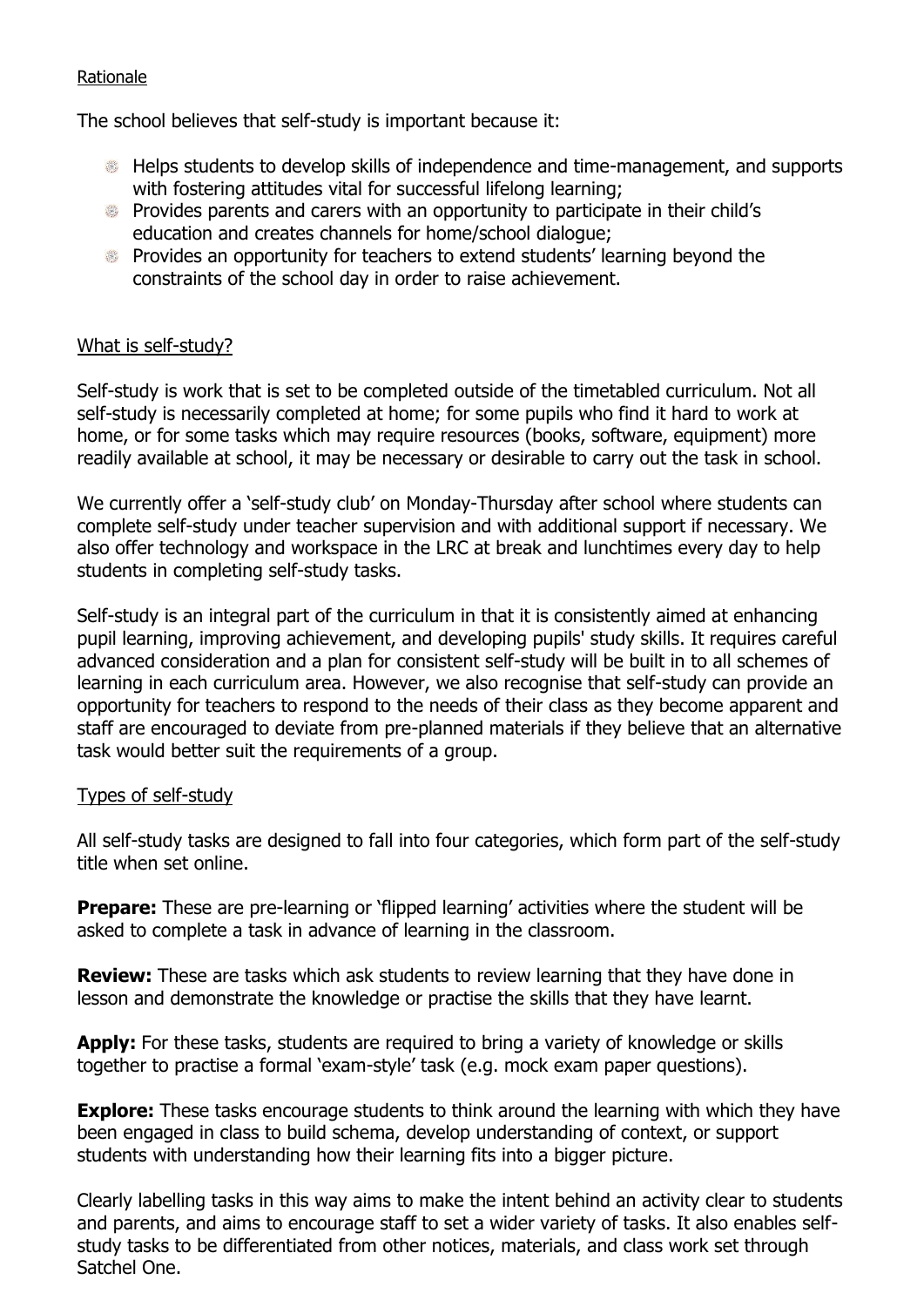In addition to being designed to fall into the above categories, self-study should also:

- Be differentiated. Tasks should meet the needs of individual students where appropriate. This can be achieved by setting more open-ended tasks or by modifying the work for students with learning difficulties;
- Be related to the work students are doing at school:
- Be varied. A variety of tasks should be planned within each subject and will not always be written work. Instead tasks may include reading, preparing a presentation, research, making something, revising, or trying a simple practical task;
- Promote independence. Students should sometimes have a choice about the way they present their work;
- Amount to more than merely finishing off work done in class as this leaves more able students with little challenge.

## How is self-study shared with the students?

All self-study should be initially set within the classroom and any hard copies of resources shared with students. In addition, all tasks should be posted through the online platform, Satchel One. This system allows parents, teachers and students to all view details and instructions for tasks set, along with when they are due to be submitted. Satchel One also allows teachers to attach resources or links to stretch and support students with their study. Teacher, parents and students can download this application onto their mobile phones or other devices if needed and support with how to log in will be shared through the school website.

Satchel One is also the means through which staff record students' submission of self-study, issue rewards and the data from it is used as the basis for any centralised sanctions. Staff, parents and students can always see an updated calendar of completed and outstanding tasks.

#### How much self-study will we set?

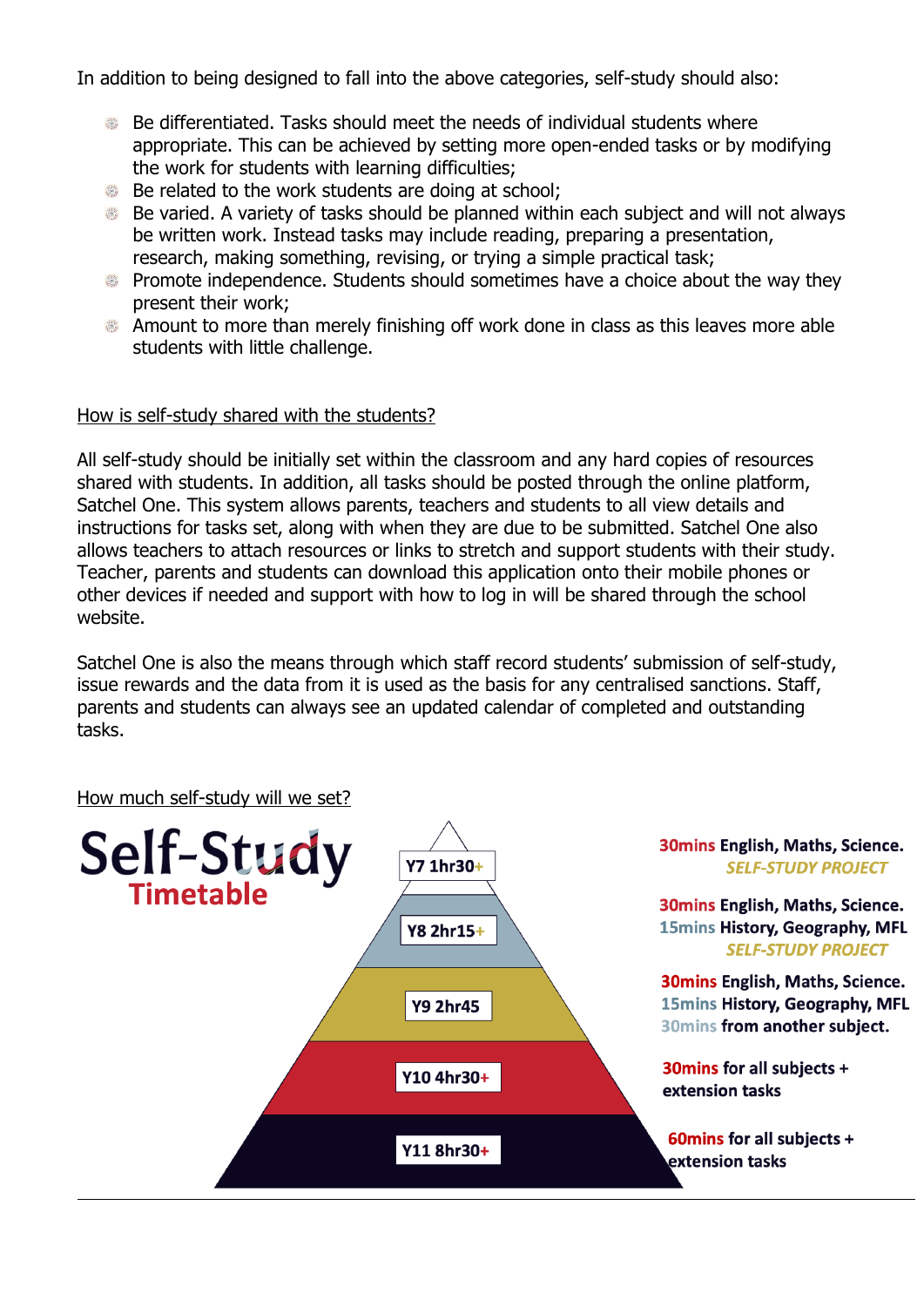The above diagram details how we aim to gradually increase the amount of self-study that we set each year to provide a scaffold for developing skills of organisation and independence, as well as providing for the increasing demands on students as they approach exams in Key Stage 4.

In Year 7, for example, students are required to complete 30-minute tasks for core subjects (English, Maths and Science) each week, alongside undertaking one longer project each halfterm. The self-study projects are designed to be creative and engaging, and are set by noncore subjects on rotation (see appendix 1).

By Year 11, students should be set 60 minutes worth of work for each subject. Teachers will also provide revision materials and extension tasks to support students in pursuing further independent study and help with exam preparation.

#### **Responsibilities**

## **The role of the student**

- **To check Satchel One everyday**
- To listen to self-study instructions in class;
- To ensure that self-study is completed and handed in to meet the deadline;
- **To attempt all work and give their best;**
- $\bullet$  To inform the class teacher of any difficulties:
- To see that self-study is being set and recorded.

## **The role of the Class Teacher**

The class teacher controls the direction of self-study and the nature of tasks undertaken.

The teacher will:

- Set self-study on Satchel One according to the timetable:
- Give full and comprehensive instructions;
- Set deadlines for completed work and ensure that they are met;
- Use a range of feedback strategies, including self, peer, class and teacher assessment;
- **EXECUTE:** Log submissions and reward work through on Satchel One each week;
- Relate to targets and levels of achievement where appropriate;
- **Provide help and support as needed.**

## **The role of the Parents**

The role of the parent is crucial if a child is to gain success from self-study. To reinforce its value through positive feedback will give students the confidence to persevere, work hard and reach high standards of achievement.

Parents can assist by:

- **Providing a table, chair and a quiet place to work;**
- Regularly using Satchel One to track and monitor progress;
- **Negotiating with the student when self-study is to be done;**
- **Checking the time spent on individual tasks;**
- Ensuring that outside clubs or part-time jobs do not hamper a student's quality of work;
- Checking presentation and content of all self-study being returned to school;
- Check that all students are not distracted by mobile phones or internet or social media sites whilst studying.